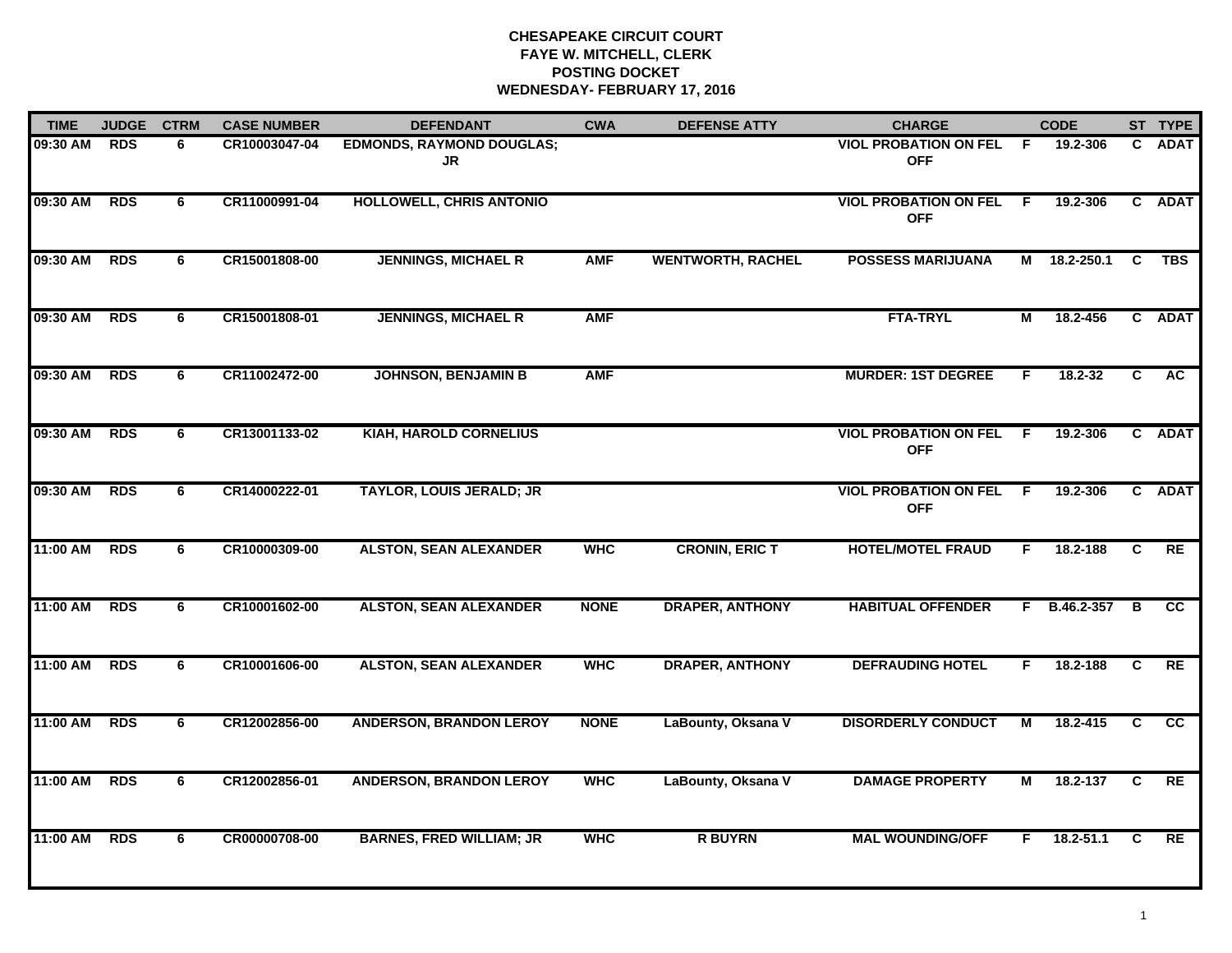# **CHESAPEAKE CIRCUIT COURT FAYE W. MITCHELL, CLERK POSTING DOCKETWEDNESDAY- FEBRUARY 17, 2016**

| <b>TIME</b> | <b>JUDGE</b> | <b>CTRM</b> | <b>CASE NUMBER</b> | <b>DEFENDANT</b>                | <b>CWA</b>  | <b>DEFENSE ATTY</b>      | <b>CHARGE</b>                               |    | <b>CODE</b>      |                | ST TYPE         |
|-------------|--------------|-------------|--------------------|---------------------------------|-------------|--------------------------|---------------------------------------------|----|------------------|----------------|-----------------|
| 11:00 AM    | <b>RDS</b>   | 6           | CR00A00708-00      | <b>BARNES, FRED WILLIAM; JR</b> | <b>NONE</b> | ROBERT C. NEELEY, JR.    | <b>PROBATION VIOLATION</b>                  | F. | 19.2-306         | в              | CC.             |
| 11:00 AM    | <b>RDS</b>   | 6           | CR00A00710-01      | <b>BARNES, FRED WILLIAM; JR</b> | <b>NONE</b> | <b>MASON, SHARON B</b>   | <b>PROBATION VIOLATION</b>                  | E  | 19.2-306         | C              | $\overline{cc}$ |
| 11:00 AM    | <b>RDS</b>   | 6           | CR95000700-00      | <b>BELL, JAMES</b>              | <b>NONE</b> | <b>RICHARD KREGER</b>    | <b>GRAND LARCENY</b>                        | F  | 18.2-95          | F.             | $\overline{cc}$ |
| 11:00 AM    | <b>RDS</b>   | 6           | CR95A00700-00      | <b>BELL, JAMES</b>              | <b>NONE</b> | <b>RICHARD L. KREGER</b> | <b>VIOLATION OF PROBATION F</b>             |    | 18.2-95          | C              | <b>CC</b>       |
| 11:00 AM    | <b>RDS</b>   | 6           | CR95A00700-01      | <b>BELL, JAMES</b>              | <b>NONE</b> | <b>RICHARD BUYRN</b>     | <b>PROBATION VIOLATION</b>                  | F. | 19.2-306         | C              | <b>CC</b>       |
| 11:00 AM    | <b>RDS</b>   | 6           | CR98003176-00      | <b>BROWN, ANTHONY K</b>         | <b>NONE</b> | <b>H CROOK</b>           | <b>LARCENY 3RD OFF</b>                      |    | F 18.2-103/104 C |                | <b>CC</b>       |
| 11:00 AM    | <b>RDS</b>   | 6           | CR02000791-00      | <b>BROWN, ANTHONY KENNETH</b>   | <b>NONE</b> | <b>MICHAEL WOODS</b>     | <b>3RD OFF/LARCENY</b>                      | F. | 18.2-96          | $\overline{c}$ | cc              |
| 11:00 AM    | <b>RDS</b>   | 6           | CR10000955-00      | <b>BROWN, ANTHONY KENNETH</b>   | <b>NONE</b> | <b>WINN, A ROBINSON</b>  | <b>PETIT LARCENY 3RD+</b><br><b>OFFENSE</b> | F  | 18.2-96          | в              | cc              |
| 11:00 AM    | <b>RDS</b>   | 6           | CR10002532-00      | <b>BROWN, ANTHONY KENNETH</b>   | <b>NONE</b> | <b>BYRUM, ROBERT</b>     | <b>PROBATION VIOLATION</b>                  | F  | 19.2-306         | C              | cc              |
| 11:00 AM    | <b>RDS</b>   | 6           | CR96003284-00      | <b>BROWN, ANTHONY KENNETH</b>   | <b>NONE</b> | <b>STEVE TAYLOR</b>      | <b>POSS COCAINE</b>                         | F  | 18.2-250         | В              | cc              |
| 11:00 AM    | <b>RDS</b>   | 6           | CR96A03284-00      | <b>BROWN, ANTHONY KENNETH</b>   | <b>NONE</b> | <b>MONTE KULIGOWSKI</b>  | <b>PROBATION VIOLATION</b>                  | F. | 19.2-306         | C.             | $\overline{cc}$ |
| 11:00 AM    | <b>RDS</b>   | 6           | CR96A03284-01      | <b>BROWN, ANTHONY KENNETH</b>   | <b>NONE</b> | <b>WILLIAM BUYRN</b>     | <b>PROBATION VIOLATION</b>                  | F  | 19.2-306         | $\overline{c}$ | $\overline{cc}$ |
| 11:00 AM    | <b>RDS</b>   | 6           | CR96A03284-03      | <b>BROWN, ANTHONY KENNETH</b>   | <b>NONE</b> | <b>SHARON B MASON</b>    | <b>PROBATION VIOLATION</b>                  | F  | 19.2-306         | C.             | $\overline{cc}$ |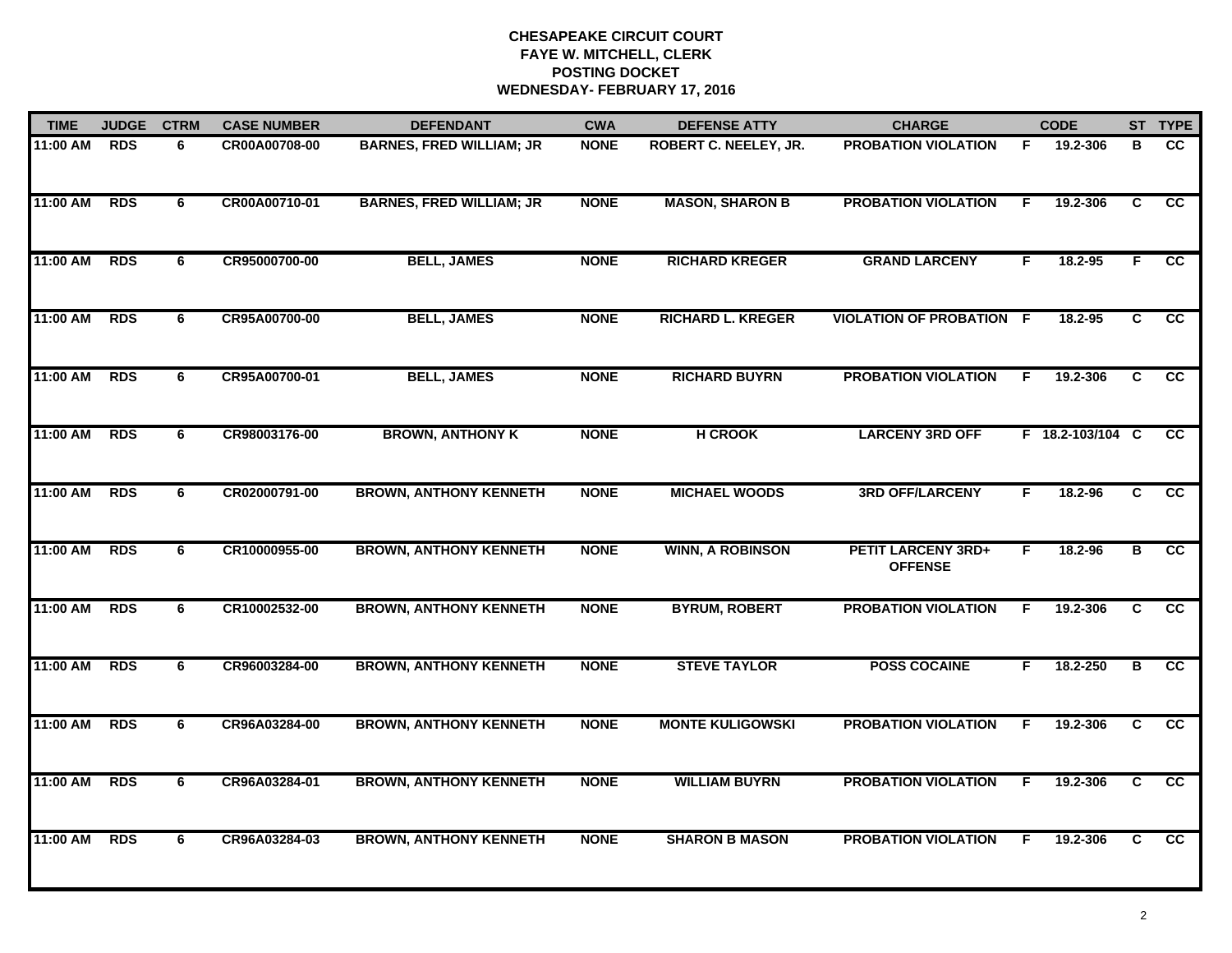# **CHESAPEAKE CIRCUIT COURT FAYE W. MITCHELL, CLERK POSTING DOCKET WEDNESDAY- FEBRUARY 17, 2016**

| <b>TIME</b> | <b>JUDGE</b> | <b>CTRM</b> | <b>CASE NUMBER</b> | <b>DEFENDANT</b>                | <b>CWA</b>  | <b>DEFENSE ATTY</b>     | <b>CHARGE</b>                           |   | <b>CODE</b> | <b>ST</b> | <b>TYPE</b> |
|-------------|--------------|-------------|--------------------|---------------------------------|-------------|-------------------------|-----------------------------------------|---|-------------|-----------|-------------|
| 11:00 AM    | <b>RDS</b>   | 6.          | CR15000222-00      | <b>BROWN. IVORY</b>             | <b>NONE</b> | <b>JONES, M COLSTON</b> | <b>PETIT LARCENY</b>                    | М | 18.2-96     | C.        | <b>CC</b>   |
| 11:00 AM    | <b>RDS</b>   | 6           | CR14002011-01      | <b>PANZA, CHRISTINA MARIE</b>   | <b>NONE</b> | <b>BARLOW, JASON</b>    | <b>GRAND LARCENY</b>                    |   | 18.2-95     | B         | <b>CC</b>   |
| 11:00 AM    | <b>RDS</b>   | 6.          | CR94A01573-02      | <b>RIDDICK, DARRELL MAURICE</b> | <b>NONE</b> | <b>WILLIAM E BUYRN</b>  | <b>PROBATION VIOLATION</b>              |   | 19.2-306    | C         | <b>CC</b>   |
| 11:00 AM    | <b>RDS</b>   | 6           | CR10001841-00      | SIERRA, ROBERT ALEXANDER        | <b>NONE</b> | <b>WINN, A ROBINSON</b> | POSSESS SCHIOR II CNTRL F<br><b>SUB</b> |   | 18.2-250    | B         | CC.         |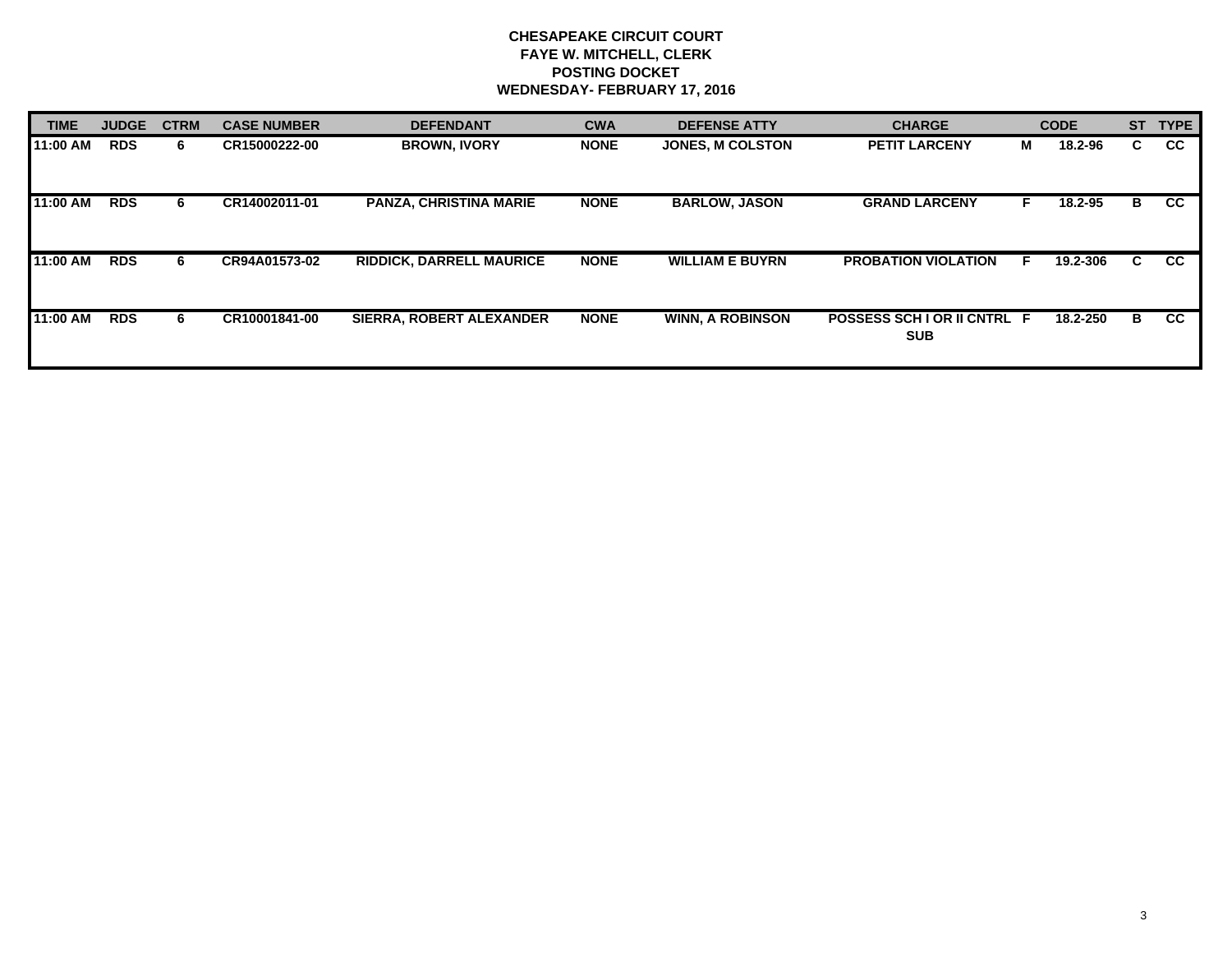| Hearing<br><b>Time</b> | Judge      | Court<br>Room  | Case #        | <b>Plaintiff</b>                         | <b>Defendant</b>                  | <b>Plaintiff Attorney</b> | <b>Defendant Attorney</b> | <b>Motion</b>                   | <b>Duration</b> |
|------------------------|------------|----------------|---------------|------------------------------------------|-----------------------------------|---------------------------|---------------------------|---------------------------------|-----------------|
| 09:00 AM               | <b>JWB</b> | $\overline{1}$ | CL15000174-00 | WISHART, DIANE MARIE                     | WISHART, JEREMY WAYNE             | EWING, CYNTHIA L          | HEDGES, PAUL R            | <b>Present Order</b>            | 15 Min.         |
| 09:00 AM               | <b>JWB</b> | $\overline{1}$ | CL15001040-00 | DAVIS, JEANETTE                          | DAVIS, RAYMOND ARVEL; SR          | WOOTEN, KRISTI A          | PRO SE                    | Withdraw Counsel                | 15 Min.         |
| 09:00 AM               | <b>JWB</b> | $\overline{1}$ | CL15002869-00 | CHENARD, DAVID ALLEN                     | CHENARD, TIMBRE ANDRA             | MAIDEN, BESIANNE TAVSS    | PAGE, ANDREW K            | Pendente Lite                   | 30 Min.         |
| 09:00 AM               | <b>JWB</b> | $\overline{1}$ | CL15002891-00 | RATCLIFF, LILLIAN L                      | RATCLIFF, CHARLES E               | SLAVEN, RONALD D; JR      | WOODS, MICHAEL J          | Pendente Lite                   | 30 Min.         |
| 09:00 AM               | <b>JWB</b> | $\overline{1}$ | CL15002891-00 | RATCLIFF, LILLIAN L                      | RATCLIFF, CHARLES E               | SLAVEN, RONALD D; JR      | WOODS, MICHAEL J          | Demurrer                        | 30 Min.         |
| 09:00 AM               | <b>JWB</b> | $\overline{1}$ | CL16000094-00 | PURDY, JAMES W                           | PURDY, PATRICIA A                 | THUM, RYAN E              |                           | Pendente Lite                   | 30 Min.         |
| 09:00 AM               | <b>JWB</b> | $\overline{1}$ | CL16000200-00 | ESPENSHADE, DANIELLE LYNN                | ESPENSHADE, CRIST LOUIS; VI       | SOMERS, KAREN             | PRO SE                    | Pendente Lite                   | 1 Hour          |
| 09:00 AM               | <b>EPG</b> | 3              | CL14001787-00 | WHITE, GLENETTA                          | WHITE, SELVIN                     | CONNOR, RAPHAEL C         | SHUPERT, JENNIFER B       | <b>Post Trial Motion</b>        | 30 Min.         |
| 09:00 AM               | EPG        | 3              | CL14001787-01 | WHITE, GLENNETTA                         | WHITE, SELVIN                     |                           | SHUPERT, JENNIFER B       | <b>Show Cause</b>               | N/A             |
| 09:00 AM               | EPG        | 3              | CL14002956-00 | <b>GRIFFIN, LEE MICHAEL</b>              | <b>GRIFFIN, TIFFANY D</b>         | MAURER, PATRICK L         | POPE, ASHBY LEIGH         | <b>Pretrial Conference</b>      | 15 Min.         |
| 09:00 AM               | <b>EPG</b> | 3              | CL15000412-00 | CHAMBERS, AMY NICOLE                     | CHAMBERS, LAWRENCE<br>EUGENE; III | LAINE, HERBERT W          |                           | Final Decree of<br>Divorce      | 15 Min.         |
| 09:00 AM               | EPG        | 3              | CL15000568-00 | CHESAPEAKE INTEGRATED<br><b>BEHAVIOR</b> | *PUTT, STEPHEN                    | BROWN, LEONARD L; JR      |                           | Appt. Guardian &<br>Conservator | 1 Hour          |
| 09:00 AM               | <b>EPG</b> | 3              | CL15002061-00 | TAMBA-LEBBIE, BERNARD; DR                | *PRICE, VANESSA CATHY             | DAVIS, CHRISTOPHER D      | PRO SE                    | Default Judgment                | 15 Min.         |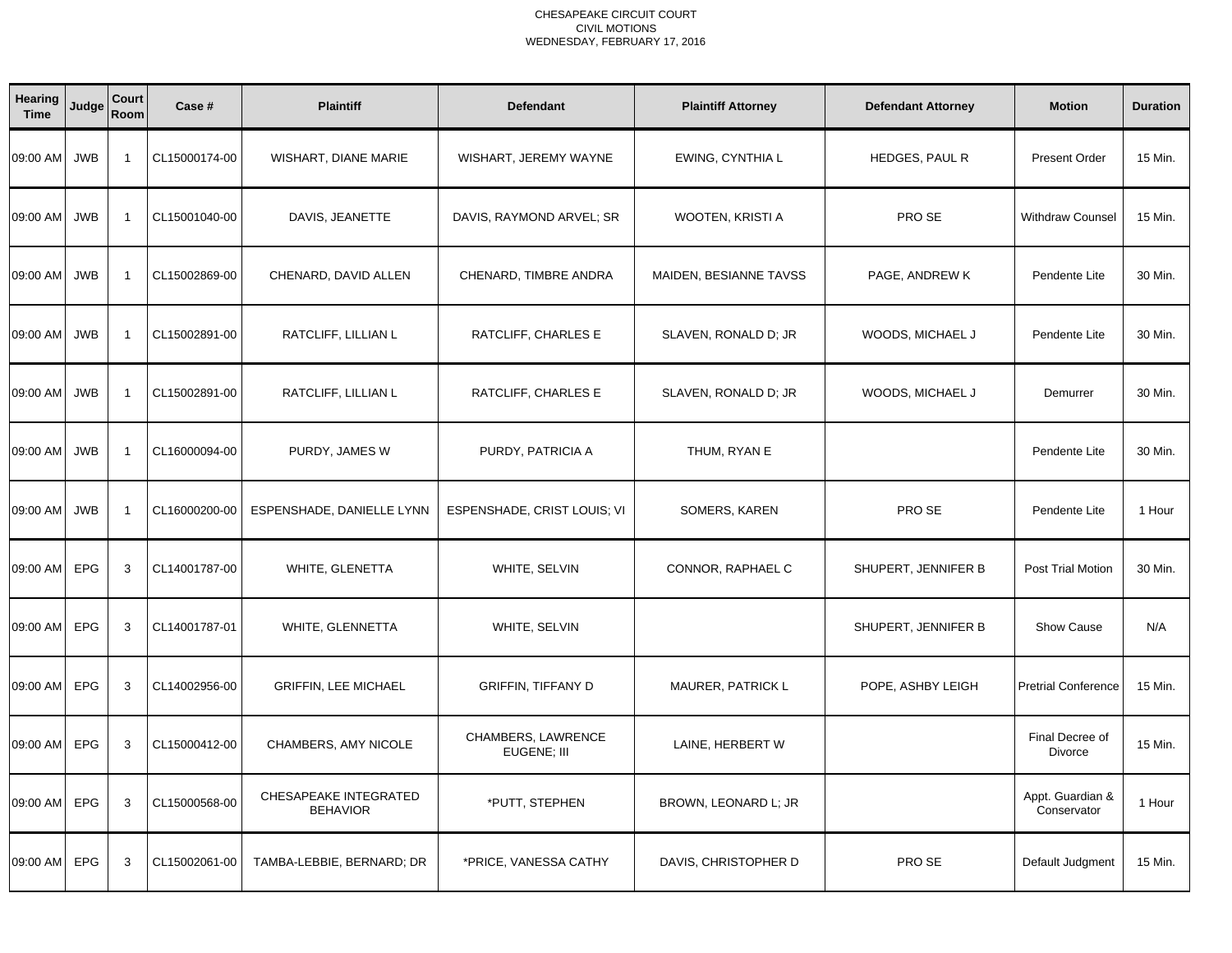| <b>Hearing</b><br><b>Time</b> | Judge      | Court<br>Room | Case #        | <b>Plaintiff</b>                     | <b>Defendant</b>          | <b>Plaintiff Attorney</b> | <b>Defendant Attorney</b> | <b>Motion</b>                   | <b>Duration</b> |
|-------------------------------|------------|---------------|---------------|--------------------------------------|---------------------------|---------------------------|---------------------------|---------------------------------|-----------------|
| 09:00 AM                      | EPG        | 3             | CL15002831-00 | FRANCIS, JULIAN M                    | FRANCIS, WILLADALE N      | HOLLAND, DAVID S          | BRYANT, SUANNE HARDEE     | Demurrer                        | 30 Min.         |
| 09:00 AM                      | <b>EPG</b> | 3             | CL16000209-00 | PEREZ, MIGUEL ANGEL                  | PEREZ, JENNIFER ELIZABETH | REYNOLDS, JENNIFER        |                           | Pendente Lite                   | 1 Hour          |
| 09:00 AM MATA                 |            | 5             | CL10001547-00 | CREEKMORE, TINA DIANE                | CREEKMORE, BRETT ADAM     | PETERSON, JENNIFER E      |                           | Post Trial Motion               | 1 Hour          |
| 09:00 AM MATA                 |            | 5             | CL10001547-01 | CREEKMORE, TINA D                    | <b>CREEKMORE, BRETT A</b> | SNYDER, CHANDRA H         | PLUMLEE, C ERIC           | Post Trial Motion               | N/A             |
| 09:00 AM MATA                 |            | 5             | CL13002354-00 | WOOD, CHARLES E                      | WOOD, JOAN L              | WISE, LARRY               | <b>GRIFFITH, JAMES</b>    | <b>Pretrial Conference</b>      | N/A             |
| 09:00 AM MATA                 |            | 5             | CL13002878-00 | CLEMENTS, MICHELE P                  | <b>CLEMENTS, JAMES A</b>  | FOOTMAN-BANKS, CHERYL D   |                           | <b>Withdraw Counsel</b>         | 15 Min.         |
| 09:00 AM MATA                 |            | 5             | CL14000807-00 | ALSTON, BRUCE KEVIN                  | ALSTON, KYM-TOI           | PIERSALL, VON L           | SINGLETON, KENNETH L      | <b>Withdraw Counsel</b>         | 15 Min.         |
| 09:00 AM MATA                 |            | 5             | CL15001220-00 | *JAMES B NUTTER & COMPANY            | *QUIMBY, ROBERTHA; AKA    | GUILLOT, RONALD J; JR     | PRO SE                    | Summary<br>Judgment             | 15 Min.         |
| 09:00 AM MATA                 |            | 5             | CL15002394-00 | *WALKER, AUBRA DERENE                | *WALKER, ASHLEY TONEA     | FLOYD, JUDITH M           |                           | Appt. Guardian &<br>Conservator | 30 Min.         |
| 09:00 AM MATA                 |            | 5             | CL15002629-00 | AMERICAN EXPRESS<br><b>CENTURION</b> | BRADY, JAMES              | LERNER, ANDREW S          |                           | Default Judgment                | 15 Min.         |
| 09:00 AM MATA                 |            | 5             | CL15002925-00 | *HOPKINS, FELICIA D                  | *OGLE, RANDY LEE          | RICHARDSON, JOHN W        |                           | Default Judgment                | 15 Min.         |
| 09:00 AM MATA                 |            | 5             | CL16000138-00 | BALSAMO, JOSEPH C                    | BALSAMO, CIERRA ANNE      | MAURER, PATRICK L         |                           | Pendente Lite                   | 1 Hour          |
| 09:00 AM MATA                 |            | 5             | CL16000224-00 | PHILLIPS, KRISTIAN ANDREW            | HILTON, JESSICA DENISE    | PLUMLEE, C ERIC           |                           | Motion (Other)                  | N/A             |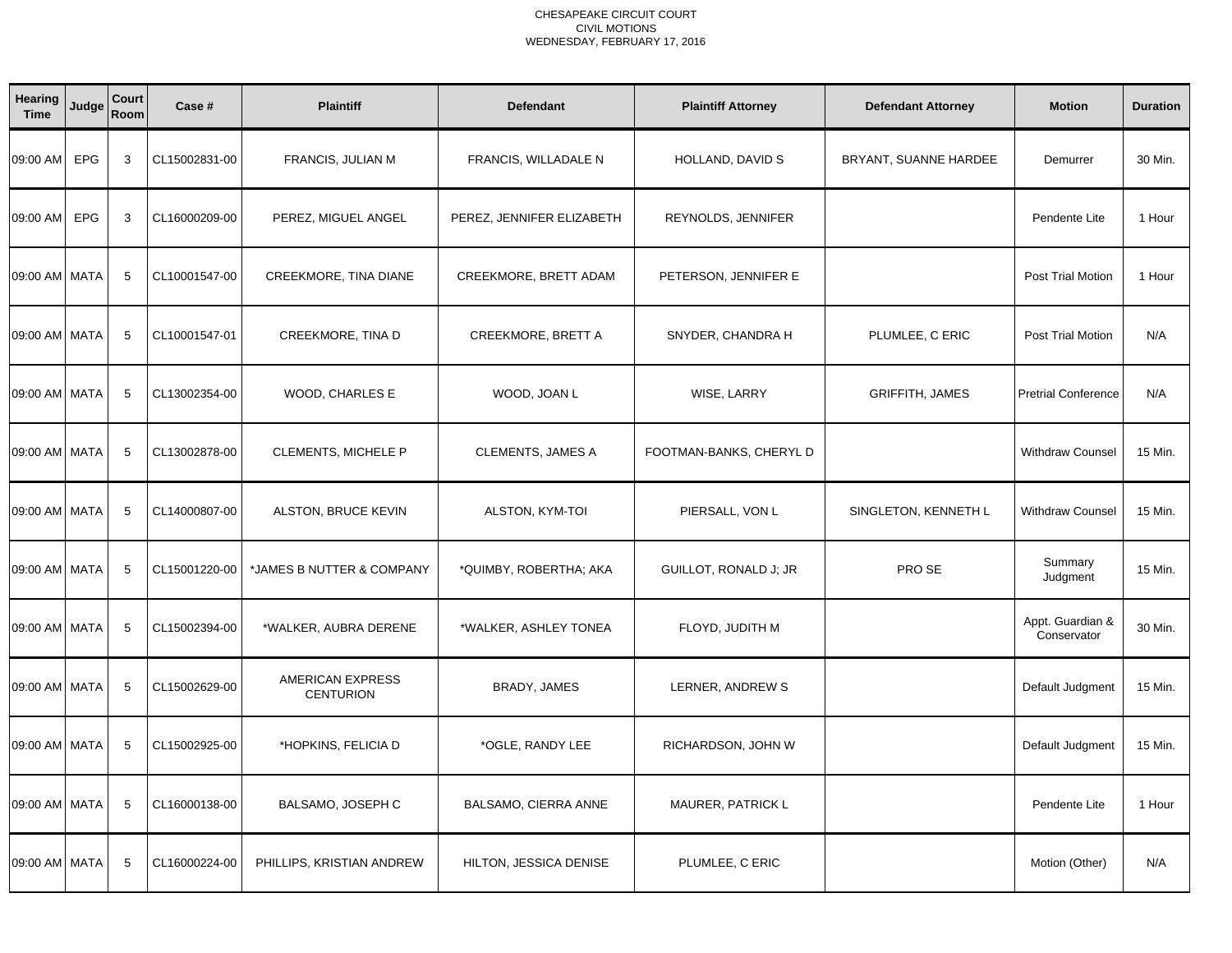| Hearing<br><b>Time</b> | Judge      | Court<br>Room | Case #        | <b>Plaintiff</b>          | <b>Defendant</b>         | <b>Plaintiff Attorney</b> | <b>Defendant Attorney</b> | <b>Motion</b>                         | <b>Duration</b> |
|------------------------|------------|---------------|---------------|---------------------------|--------------------------|---------------------------|---------------------------|---------------------------------------|-----------------|
| 09:00 AM               | <b>RDS</b> | 6             | CL14002890-00 | *BAKER, JUDY T            | *TAYLOR, JOHN RAY        | MACON, CLAY L             | TUTHILL, BARTLEY F        | Motion (Other)                        | 30 Min.         |
| 09:00 AM               | <b>RDS</b> | 6             | CL15000006-00 | HUNEYCUTT, TINA MARIE     | HUNEYCUTT, JEFFREY SCOTT | COMMANDER, MARY G         | SLAYER, DARELL            | <b>Pretrial Conference</b>            | 15 Min.         |
| 09:00 AM               | <b>RDS</b> | 6             | CL15000638-00 | *IRVING, DONAL A          | *DIVITO, CAROL           | SAWYER, JOHN F            | PRO SE                    | Motion (Other)                        | 15 Min.         |
| 09:00 AM               | <b>RDS</b> | 6             | CL15002970-00 | FELTON, FRANCES P         | *VANDERLEEUW, FRANCES H  | <b>IMBROGNO, PETER</b>    |                           | Motion (Other)                        | N/A             |
| 10:00 AM               | <b>RDS</b> | 6             | CL14001745-00 | SEERY, TIMOTHY L          | <b>COMMONWEALTH</b>      | GIVANDO, STEPHEN          | CAMPBELL, WILLIAM H       | Operator's License<br>Petition        | N/A             |
| 10:00 AM               | <b>RDS</b> | 6             | CL15002605-00 | LEWIS, SEAN LOMARGRANT    | <b>COMMONWEALTH</b>      | ZEDD, GORDON              | CAMPBELL, WILLIAM H       | Operator's License<br>Petition        | N/A             |
| 10:00 AM               | <b>RDS</b> | 6             | CL15002606-00 | WATSON, JAMES LEE         | <b>COMMONWEALTH</b>      | PRO SE                    | CAMPBELL, WILLIAM H       | <b>Operator's License</b><br>Petition | N/A             |
| 10:00 AM               | <b>RDS</b> | 6             | CL15002615-00 | RICHARDSON, ERIC LAURENCE | COMMONWEALTH             | BROWN, JEFFERSON B        | CAMPBELL, WILLIAM H       | Operator's License<br>Petition        | N/A             |
| 10:00 AM               | <b>RDS</b> | 6             | CL15002705-00 | SPOOLMAN, MANDI LYNN      | <b>COMMONWEALTH</b>      | KUBOVCIK, ANDREW D        | CAMPBELL, WILLIAM H       | Operator's License<br>Petition        | N/A             |
| 10:00 AM               | <b>RDS</b> | 6             | CL15002717-00 | CARDENAS, MATTHEW ROMAN   | <b>COMMONWEALTH</b>      | WOODS, MICHAEL J          | CAMPBELL, WILLIAM H       | <b>Operator's License</b><br>Petition | N/A             |
| 10:00 AM               | <b>RDS</b> | 6             | CL15002820-00 | CHESTER, MICHAEL DOLPH    | <b>COMMONWEALTH</b>      | RASBERRY, JAMISON         | CAMPBELL, WILLIAM H       | Present Order                         | N/A             |
| 10:00 AM               | <b>RDS</b> | 6             | CL15002928-00 | DANIELS, SHEMEKA NICOLE   | <b>COMMONWEALTH</b>      | PRO SE                    | CAMPBELL, WILLIAM H       | Present Order                         | N/A             |
| 10:00 AM               | <b>RDS</b> | 6             | CL15002984-00 | MCKEOWN, RYAN M           | <b>COMMONWEALTH</b>      | PRO SE                    | CAMPBELL, WILLIAM H       | Present Order                         | N/A             |